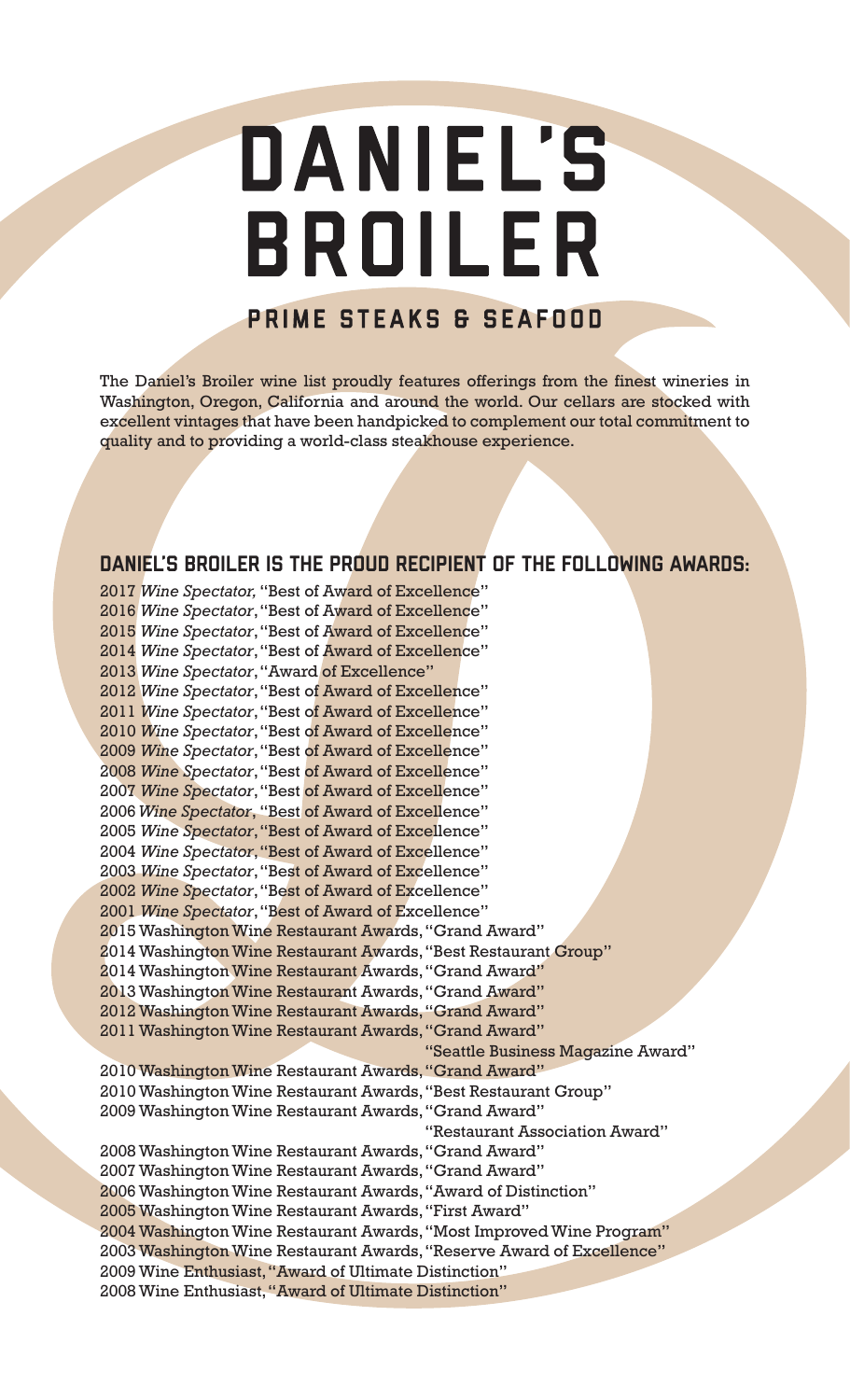### TABLE OF CONTENTS

*Vintages are subject to change. All wine subject to availability.*

### TAKE YOUR WORLD-CLASS EXPERIENCE HOME WITH YOU

*All wine in our extensive cellar is available to go!*

Enjoy our wine for your next event, party, or office meeting. Sip it in your hotel room or simply add that special hard-to-find bottle to your personal cellar. Our many rare and collector wines make great gifts, too!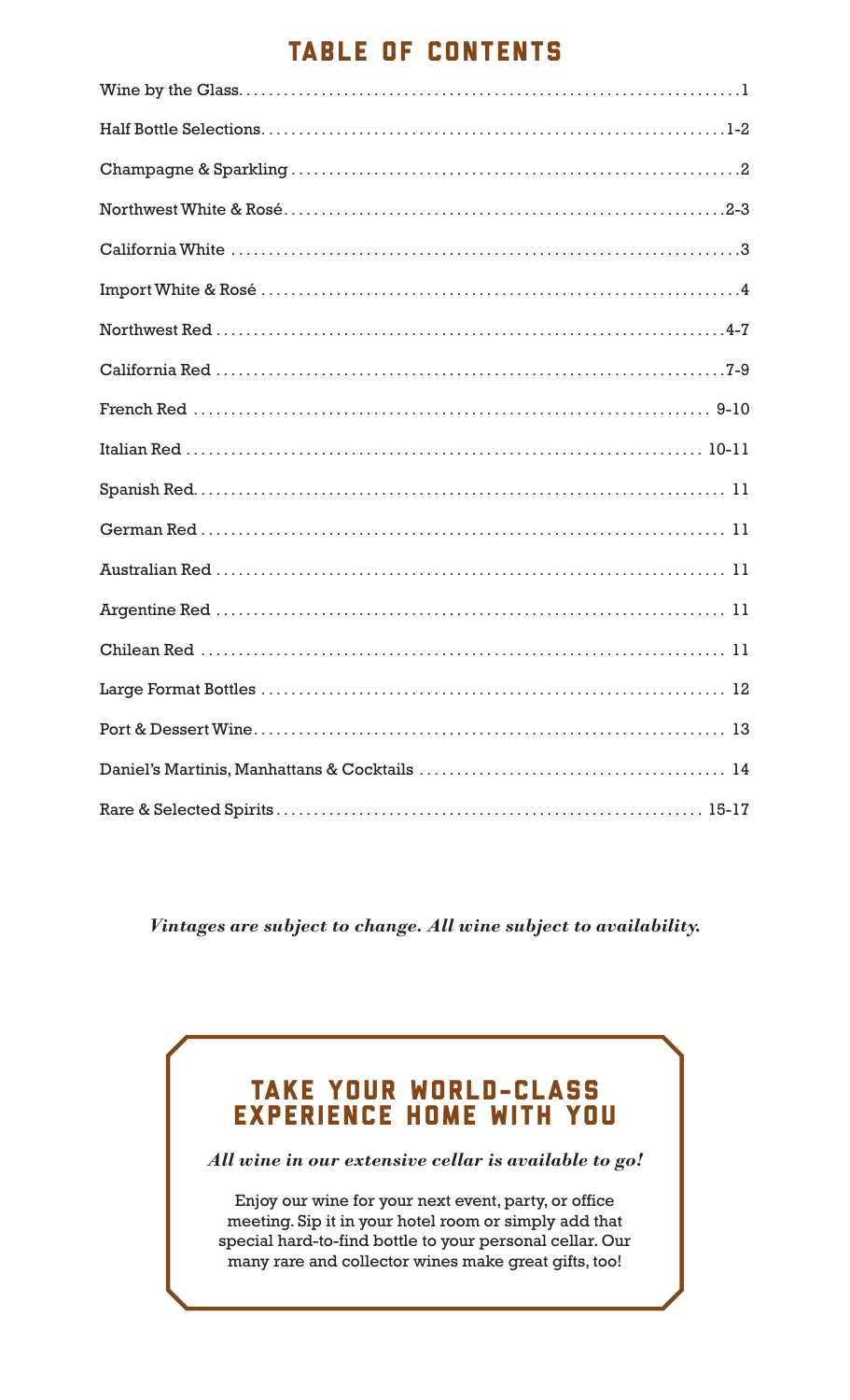# WINE BY THE GLASS

#### **CHAMPAGNE & SPARKLING**

| Sparkling Rosé; Lucien Albrecht, Brut, Crémant d'Alsace, France, N/V  15 |  |
|--------------------------------------------------------------------------|--|
|                                                                          |  |

#### **WHITE & ROSÉ**

| Chardonnay; Soter Vineyards, North Valley, Willamette Valley, OR, 2016, Daniel's Exclusive  14 |
|------------------------------------------------------------------------------------------------|
| Pinot Blanc; St. Innocent Winery, Freedom Hill Vineyard, Willamette Valley, OR, 2015. 14       |
|                                                                                                |
| Riesling; Long Shadows Vintners, "Poet's Leap," Columbia Valley, WA, 2016.  12                 |
| Sauvignon Blanc; Wither Hills, Wairau Valley, Marlborough, New Zealand, 2018 12                |
| Rosé; Commanderie de la Bargemone, Coteaux d'Aix en Provence, France, 2017 12                  |

#### **RED**

| Bordeaux; Château La Vieille Cure, "La Sacristie," Fronsac, Bordeaux, France, 2012  16        |
|-----------------------------------------------------------------------------------------------|
| Cabernet Sauvignon; Carpe Diem by Dominus Estate, Napa Valley, CA, 2016.  18                  |
| <b>Cabernet Sauvignon</b> ; Chateau Ste. Michelle, Indian Wells, Columbia Valley, WA, 2015 12 |
| Cabernet Sauvignon; Five Star Cellars, "Prime," Walla Walla Valley, WA, 2015. 16              |
|                                                                                               |
| Malbec; Bodega Catena Zapata, Vista Flores, Mendoza, Argentina, 2016  12                      |
|                                                                                               |
| Pinot Noir; Broadley Vineyards, "Estate," Willamette Valley, OR, 2016  16                     |
|                                                                                               |
|                                                                                               |
| Red Blend; Lauren Ashton Cellars, "Cuvée Estelle," Columbia Valley, WA, 2013  15              |
| Syrah; Alexandria Nicole Cellars, "Jet Black," Horse Heaven Hills, WA, 2016  15               |
|                                                                                               |

# HALF BOTTLE SELECTIONS

#### **CHAMPAGNE & SPARKLING**

#### **WHITE VARIETALS**

#### **RED VARIETALS**

| Brunello di Montalcino; San Felice, Campogiovanni Estate, Tuscany, Italy, 2012. 75        |
|-------------------------------------------------------------------------------------------|
| <b>Cabernet Sauvignon</b> ; Shafer Vineyards, "One Point Five," Napa Valley, CA, 2014 105 |
|                                                                                           |

**1**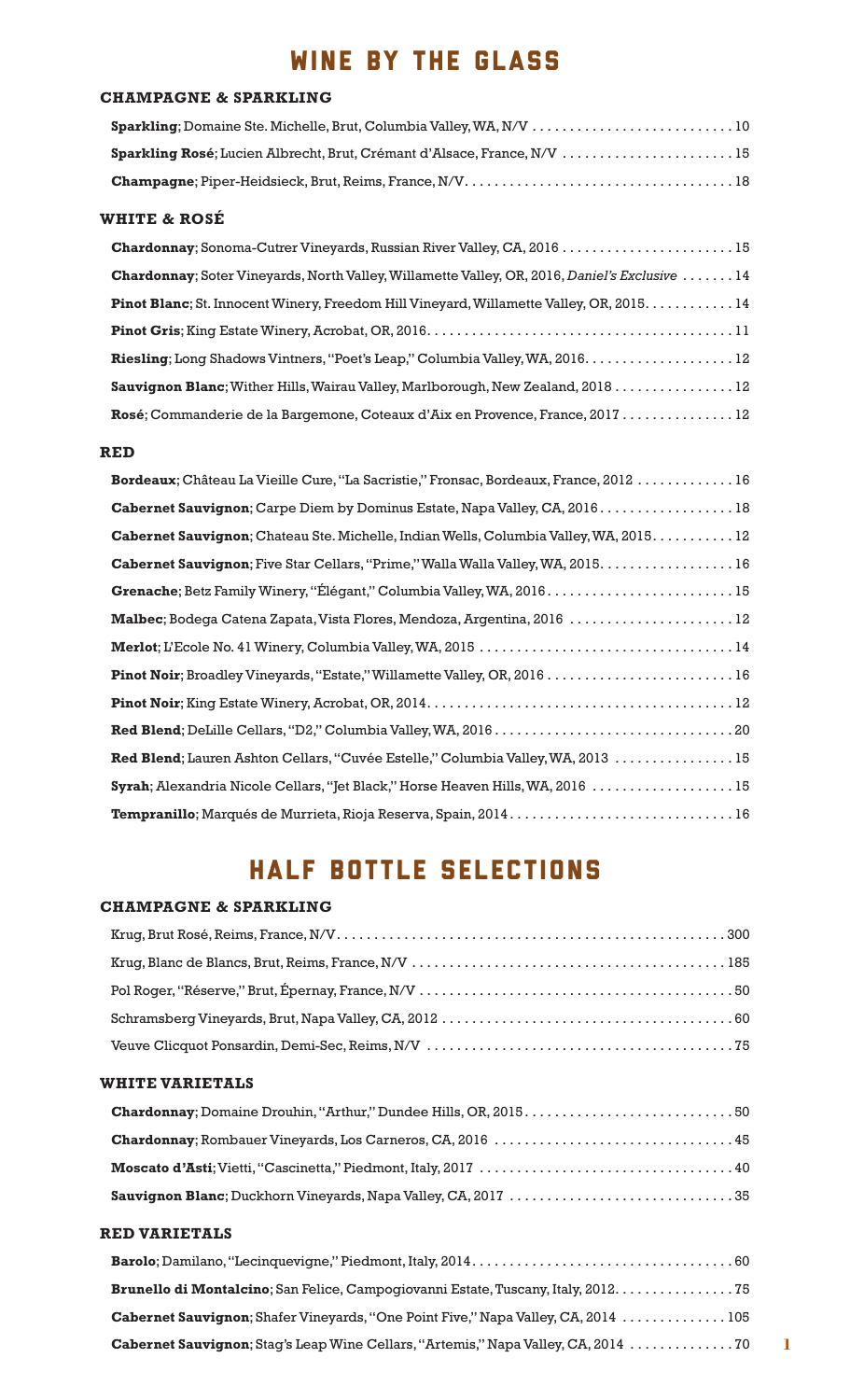# HALF BOTTLE SELECTIONS*, cont.*

#### **RED VARIETALS***, cont.*

| Cabernet Sauvignon; Woodward Canyon Winery, "Artist Series #23," Columbia Valley, WA, 2014. . 65 |
|--------------------------------------------------------------------------------------------------|
|                                                                                                  |
|                                                                                                  |
|                                                                                                  |
|                                                                                                  |
| Red Blend; Domaine du Vieux Télégraphe, Châteauneuf du Pape, France, 2016  105                   |
|                                                                                                  |
|                                                                                                  |
|                                                                                                  |

### CHAMPAGNE & SPARKLING

#### **CHAMPAGNE**

| Veuve Clicquot Ponsardin, La Grande Dame, Brut, Reims, 2006 290 |
|-----------------------------------------------------------------|
|                                                                 |

#### **ROSÉ CHAMPAGNE**

#### **SPARKLING**

# NORTHWEST WHITE & ROSE

#### **CHARDONNAY**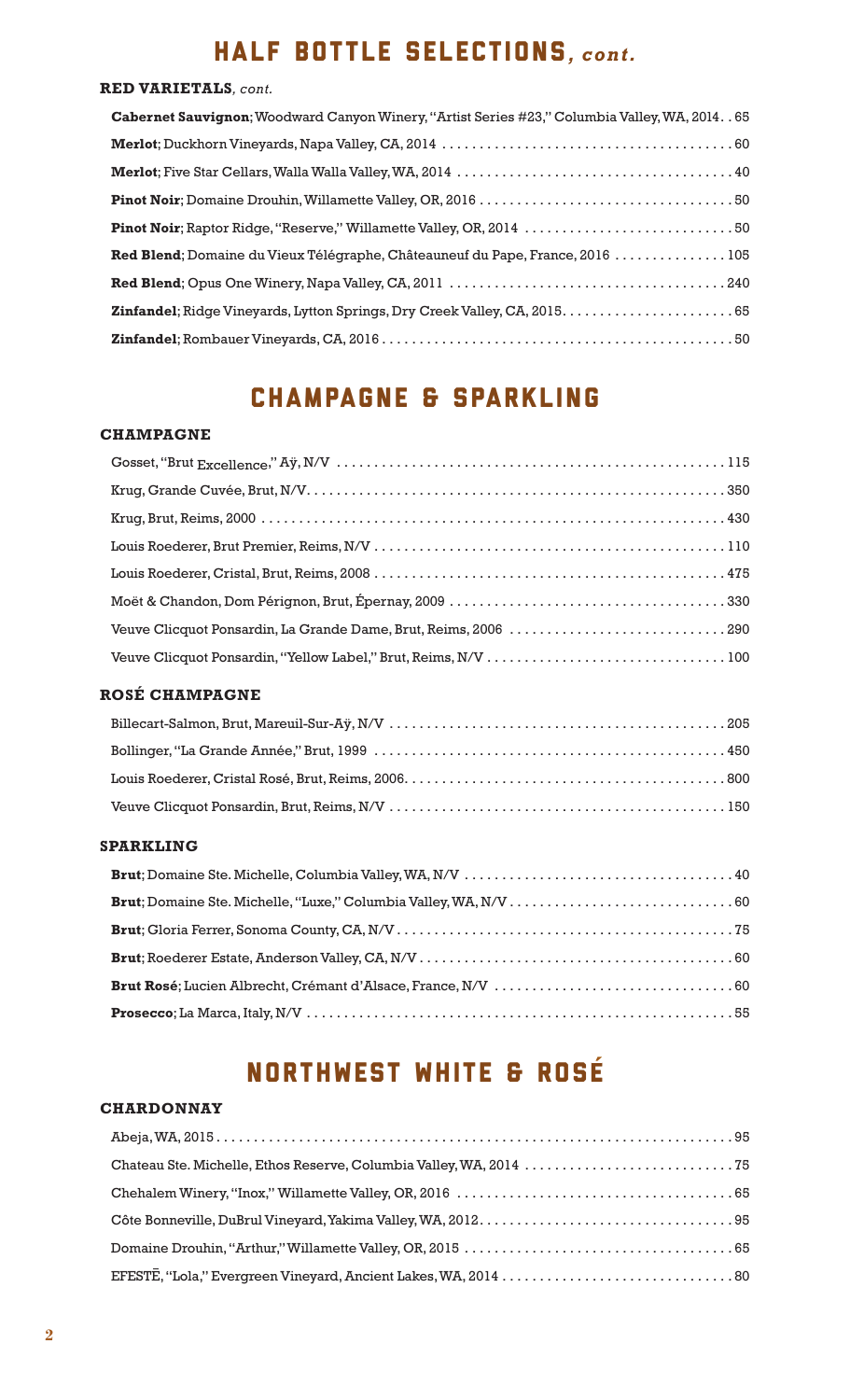# NORTHWEST WHITE & ROSE*, cont.*

#### **CHARDONNAY***, cont.*

#### **SAUVIGNON BLANC**

| Chateau Ste. Michelle, Horse Heaven Vineyard, Horse Heaven Hills, WA, 2016 45 |  |
|-------------------------------------------------------------------------------|--|
|                                                                               |  |
|                                                                               |  |

#### **RIESLING**

| Long Shadows Vintners, "Poet's Leap," Columbia Valley, WA, 2016  45 |  |
|---------------------------------------------------------------------|--|

#### **PINOT GRIS**

| Chehalem Winery, "Three Vineyard," Willamette Valley, OR, 2016 55 |  |
|-------------------------------------------------------------------|--|
|                                                                   |  |
|                                                                   |  |

#### **OTHER WHITE VARIETALS & ROSÉ**

| Chenin Blanc; Waitsburg Cellars, "Cheninières," Columbia Valley, WA, 2014  45                   |
|-------------------------------------------------------------------------------------------------|
| Pinot Blanc; St. Innocent Winery, Freedom Hill Vineyard, Willamette Valley, OR, 2015. 48        |
| White Blend; DeLille Cellars, "Chaleur Estate Blanc," Columbia Valley, WA, 2016                 |
| White Blend; Reynvaan Family Vineyards, "Queen's Road White," Walla Walla Valley, WA, 2014. 140 |
| Rosé; Betz Family Vineyards, "Rosé Caché," Columbia Valley, WA, 2017  60                        |
|                                                                                                 |

### CALIFORNIA WHITE

#### **CHARDONNAY**

#### **SAUVIGNON BLANC**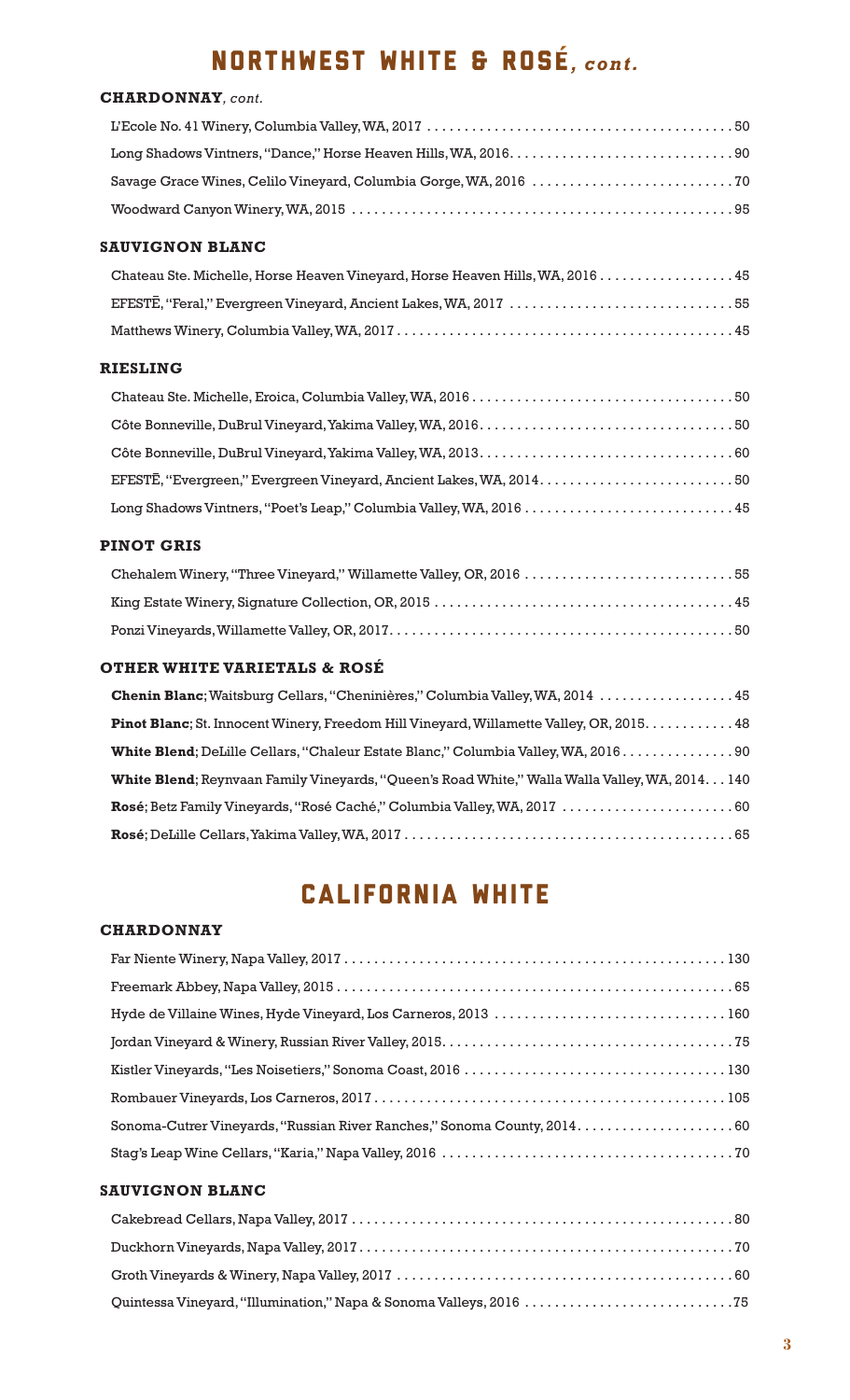# IMPORT WHITE & ROSE

#### **FRANCE**

#### **ITALY**

#### **GERMANY**

| Riesling Auslese; Schloss Saarstein, Serriger Schloss Saarsteiner, Mosel, 2009. 125 |
|-------------------------------------------------------------------------------------|
|                                                                                     |
|                                                                                     |
|                                                                                     |
|                                                                                     |
|                                                                                     |
|                                                                                     |

#### **AUSTRIA**

#### **NEW ZEALAND**

| <b>Sauvignon Blanc</b> ; Wither Hills, Wairau Valley, Marlborough, New Zealand, 2018 45 |  |
|-----------------------------------------------------------------------------------------|--|

# NORTHWEST RED

#### **CABERNET SAUVIGNON**

| Betz Family Winery, "Père de Famille," Columbia Valley, WA, 2015  165                    |
|------------------------------------------------------------------------------------------|
|                                                                                          |
| Boudreaux Cellars, "Reserve," Champoux & Loess Vineyards, Columbia Valley, WA, 2011  265 |
|                                                                                          |
|                                                                                          |
|                                                                                          |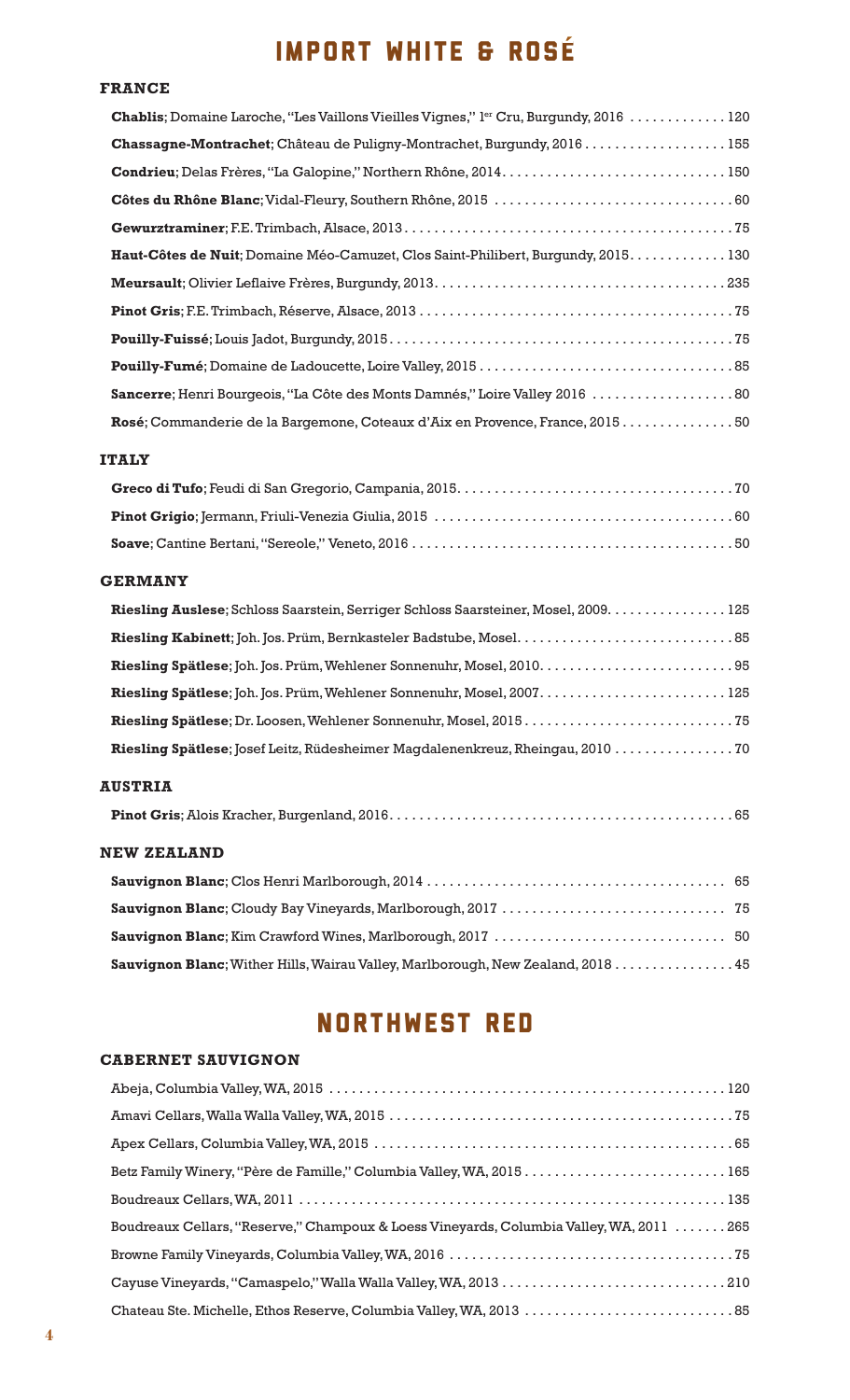# NORTHWEST RED*, cont.*

### **CABERNET SAUVIGNON,** *cont.*

| Col Solare by Chateau Ste. Michelle & Marchesi Antinori, Red Mountain, WA, 2014  95 |
|-------------------------------------------------------------------------------------|
|                                                                                     |
|                                                                                     |
|                                                                                     |
|                                                                                     |
|                                                                                     |
|                                                                                     |
|                                                                                     |
|                                                                                     |
|                                                                                     |
|                                                                                     |
|                                                                                     |
|                                                                                     |
| Long Shadows Vintners, "Feather," Columbia Valley, WA, 2016 150                     |
|                                                                                     |
|                                                                                     |
|                                                                                     |
|                                                                                     |
|                                                                                     |
|                                                                                     |
|                                                                                     |
|                                                                                     |
|                                                                                     |
|                                                                                     |
| Woodward Canyon Winery, "Artist Series #24," Columbia Valley, WA, 2015  120         |
|                                                                                     |

#### **RED BLEND**

| Brian Carter Cellars, "Solesce," Columbia Valley, WA, 2013 120                     |
|------------------------------------------------------------------------------------|
|                                                                                    |
| Buty Winery, "Columbia Rediviva," Horse Heaven Hills, WA, 2013 110                 |
|                                                                                    |
| Côte Bonneville, "Carriage House," DuBrul Vineyard, Yakima Valley, WA, 2010110     |
| Côte Bonneville, "Carriage House," DuBrul Vineyard, Yakima Valley, WA, 2004 105    |
|                                                                                    |
|                                                                                    |
| Côte Bonneville, DuBrul Vineyard, Yakima Valley, WA, 2002 (inaugural release). 290 |
|                                                                                    |
|                                                                                    |
|                                                                                    |
|                                                                                    |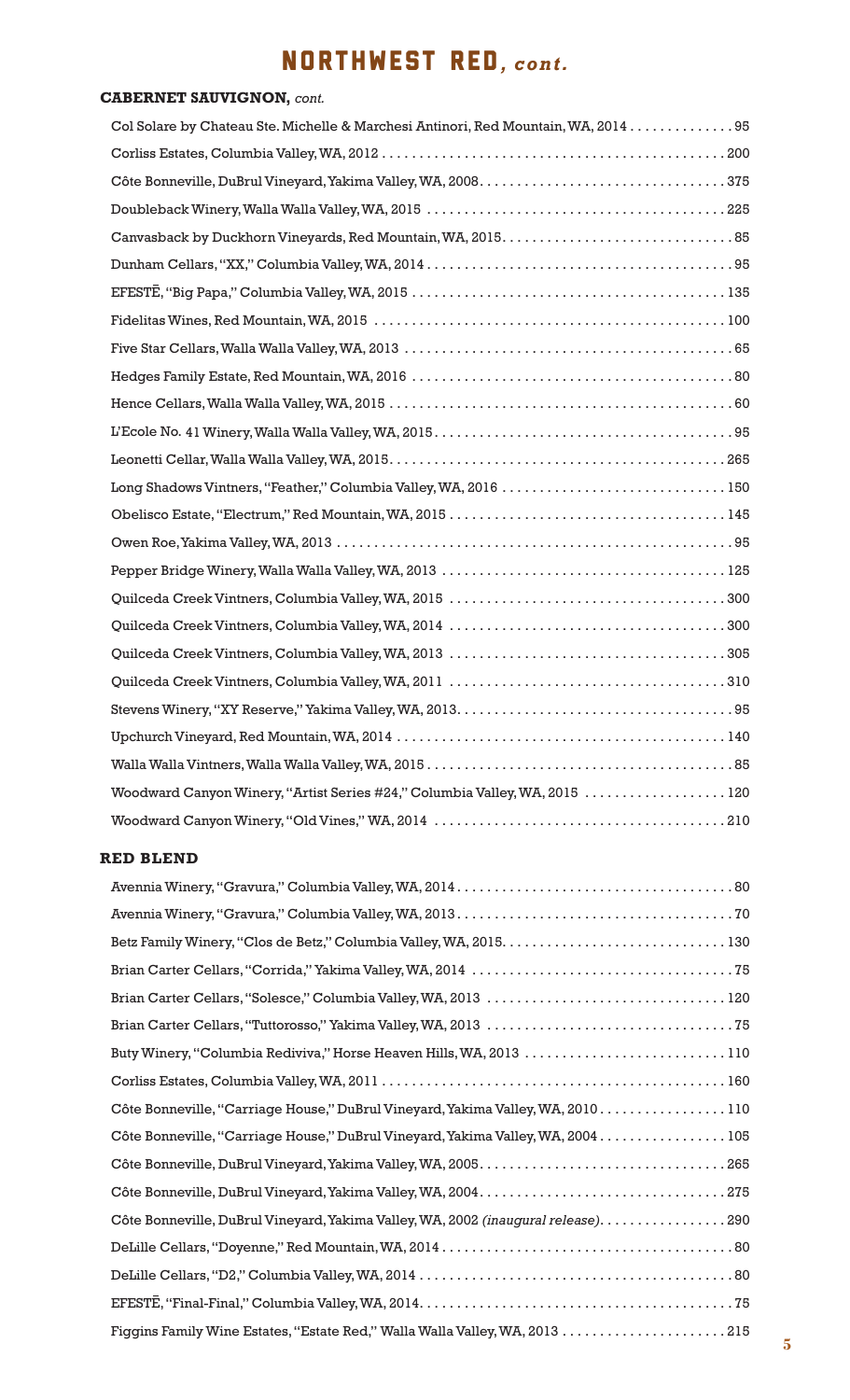### NORTHWEST RED*, cont.*

### **RED BLEND***, cont.* Five Star Cellars, "Stellar," Walla Walla Valley, WA, 2013 . . . . . . . . . . . . . . . . . . . . . . . . . . . . . . . . . . . 100 Januik Winery, "Red Table," Columbia Valley, WA, 2016 . . . . . . . . . . . . . . . . . . . . . . . . . . . . . . . . . . . . . 55 JM Cellars, "Bramble Bump Red," Columbia Valley, WA, 2016 . . . . . . . . . . . . . . . . . . . . . . . . . . . . . . . . 80 L'Ecole No. 41 Winery, "Apogee," Pepper Bridge Vineyard, Walla Walla Valley, WA, 2015. . . . . . . . . . 80 L'Ecole No. 41 Winery, "Estate Ferguson," Ferguson Vineyard, Walla Walla Valley, WA, 2015 . . . . . . 135 L'Ecole No. 41 Winery, "Estate Perigee," Seven Hills Vineyard, Walla Walla Valley, WA, 2015 . . . . . . . 80 Leonetti Cellar, "Reserve," Walla Walla Valley, WA, 2013 . . . . . . . . . . . . . . . . . . . . . . . . . . . . . . . . . . . 310 Leonetti Cellar, "Reserve," Walla Walla Valley, WA, 2011 . . . . . . . . . . . . . . . . . . . . . . . . . . . . . . . . . . . 300 Leonetti Cellar, "The Oldest Blocks," Walla Walla Valley, WA, 2014 Washington Auction of Wines Special Lot No. 5, Daniel's Broiler Exclusive. . . . . . . . . . . . . . . . . . . 350 Long Shadows Vintners, "Chester-Kidder," Columbia Valley, WA, 2015 . . . . . . . . . . . . . . . . . . . . . . . 130 Long Shadows Vintners, "Saggi," Columbia Valley, WA, 2016. . . . . . . . . . . . . . . . . . . . . . . . . . . . . . . . 115 Long Shadows Vintners, "Exclusive Reserve," Columbia Valley, WA, 2014 Washington Auction of Wines Special Lot No. 6, Daniel's Broiler Exclusive. . . . . . . . . . . . . . . . . . . 350 Mark Ryan, "The Dissident," Columbia Valley, WA, 2016 . . . . . . . . . . . . . . . . . . . . . . . . . . . . . . . . . . . . 90 Matthews Winery, "Claret," Columbia Valley, WA, 2015 . . . . . . . . . . . . . . . . . . . . . . . . . . . . . . . . . . . . . 80 Owen Roe, Yakima Valley, WA, 2015 . . . . . . . . . . . . . . . . . . . . . . . . . . . . . . . . . . . . . . . . . . . . . . . . . . . . . 75 Quilceda Creek Vintners, "CVR," Columbia Valley, WA, 2013 . . . . . . . . . . . . . . . . . . . . . . . . . . . . . . . 125 Quilceda Creek Vintners, "Palengat," Horse Heaven Hills, WA, 2013 . . . . . . . . . . . . . . . . . . . . . . . . . 275 Spring Valley Vineyard, "Frederick," Walla Walla Valley, WA, 2013 . . . . . . . . . . . . . . . . . . . . . . . . . . . . 95 Sleight of Hand, "The Conjurer," Columbia Valley, WA, 2016 . . . . . . . . . . . . . . . . . . . . . . . . . . . . . . . . . 65 Stevens Winery, "424," Yakima Valley, WA, 2013 . . . . . . . . . . . . . . . . . . . . . . . . . . . . . . . . . . . . . . . . . . . 80 Tenor Wines, "1:1," Columbia Valley, WA, 2010 . . . . . . . . . . . . . . . . . . . . . . . . . . . . . . . . . . . . . . . . . . . 170 W.T. Vintners, Stoney Vine Vineyard, Walla Walla Valley, WA, 2014 . . . . . . . . . . . . . . . . . . . . . . . . . . . . 80

#### **MERLOT**

| Long Shadows Vintners, "Pedestal," Columbia Valley, WA, 2014  135 |  |
|-------------------------------------------------------------------|--|
|                                                                   |  |
|                                                                   |  |

#### **SYRAH**

| Betz Family Winery, "La Côte Rousse," Red Mountain, WA, 2014  130 |
|-------------------------------------------------------------------|
|                                                                   |
|                                                                   |
|                                                                   |
|                                                                   |
|                                                                   |
|                                                                   |
|                                                                   |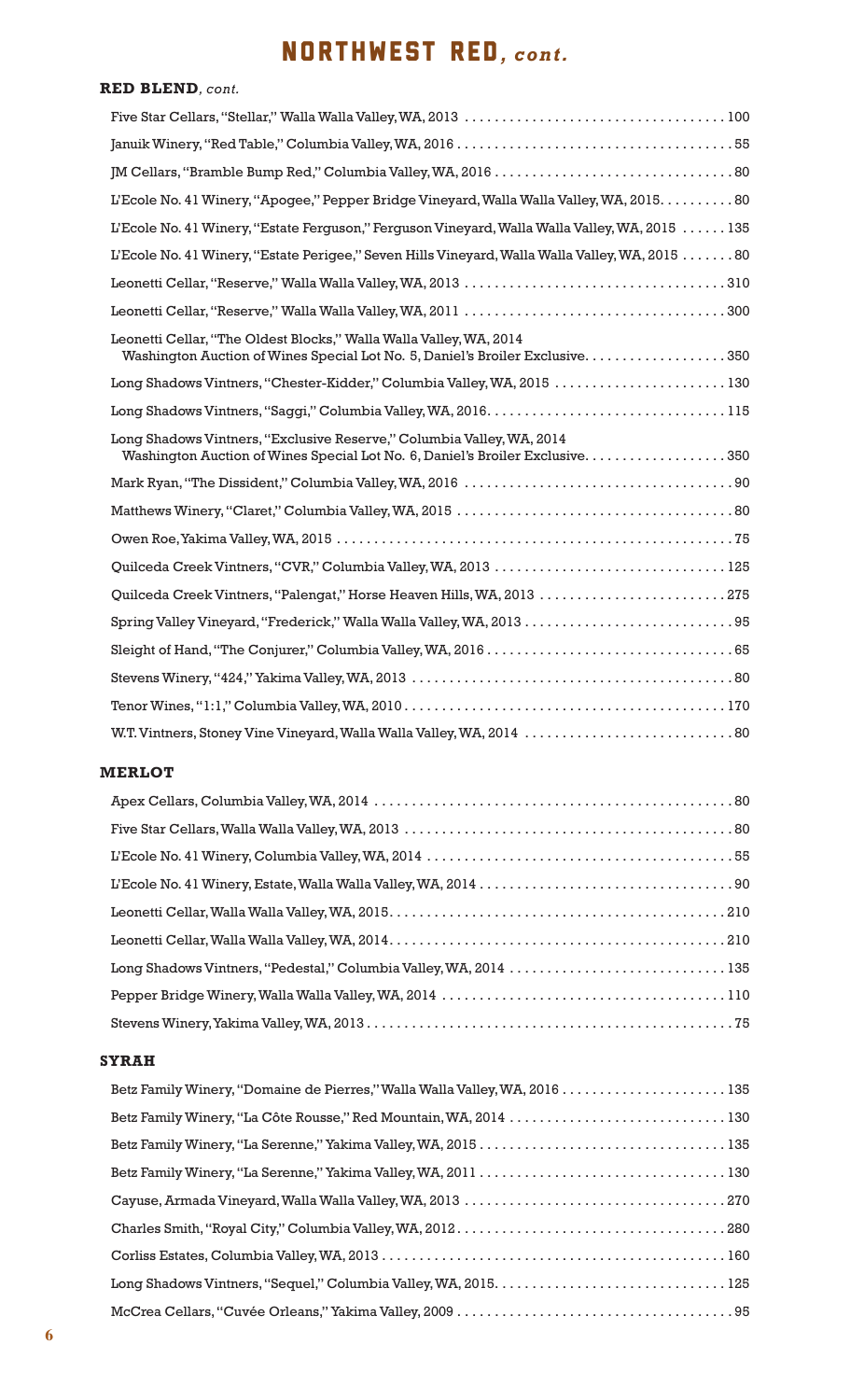## NORTHWEST RED*, cont.*

#### **SYRAH,** *cont.*

| Owen Roe, "Chapel Block," Red Willow Vineyard, Yakima Valley, WA, 2015 120                         |  |
|----------------------------------------------------------------------------------------------------|--|
|                                                                                                    |  |
|                                                                                                    |  |
| Sleight of Hand Cellars, "The Psychedelic," Stoney Vine Vineyard, Walla Walla Valley, WA, 2015 145 |  |
|                                                                                                    |  |
| W.T. Vintners, "Damavian," Les Collines Vineyard, Walla Walla Valley, WA, 2013 95                  |  |

#### **PINOT NOIR**

| Cristom Vineyards, Eileen Vineyard, Eola-Amity Hills, OR, 2015.  135      |  |
|---------------------------------------------------------------------------|--|
| Cristom Vineyards, "Mt. Jefferson Cuvée," Willamette Valley, OR, 2016  75 |  |
|                                                                           |  |
| Domaine Serene, "Evenstad Reserve," Willamette Valley, OR, 2014 155       |  |
|                                                                           |  |
| Toil by Figgins Family Wine Estates, Willamette Valley, OR, 2016  135     |  |

#### **OTHER RED VARIETALS**

| Grenache; Cayuse, "God Only Knows," Walla Walla Valley, WA, 2014.  250 |
|------------------------------------------------------------------------|
|                                                                        |
|                                                                        |
|                                                                        |
|                                                                        |
|                                                                        |

# CALIFORNIA RED

#### **CABERNET SAUVIGNON**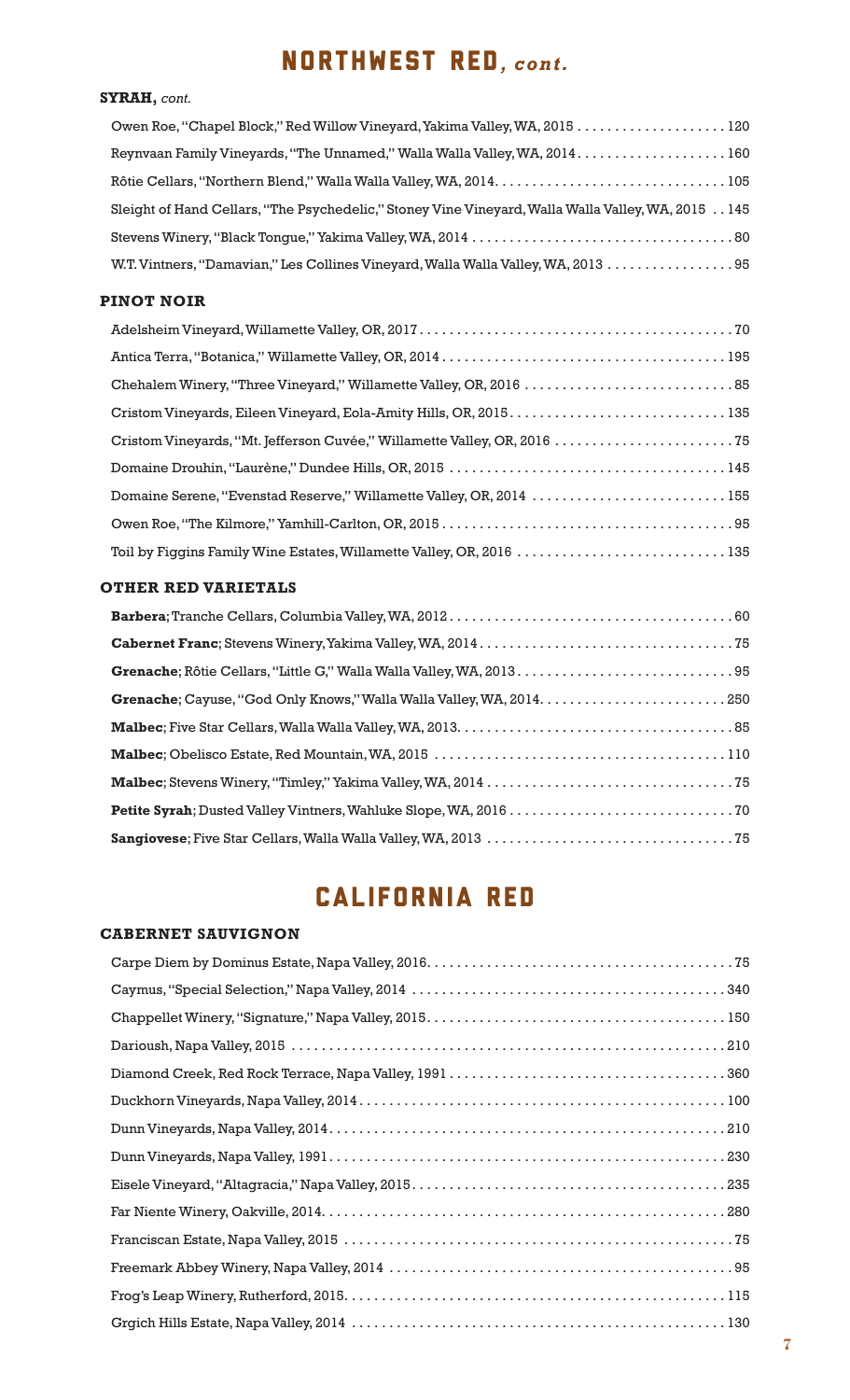# CALIFORNIA RED*, cont.*

#### **CABERNET SAUVIGNON***, cont.*

| Robert Mondavi Winery, "Reserve," To-Kalon Vineyard, Oakville, 2014 275 |
|-------------------------------------------------------------------------|
|                                                                         |
|                                                                         |
|                                                                         |
|                                                                         |
|                                                                         |
|                                                                         |
|                                                                         |
|                                                                         |
|                                                                         |
|                                                                         |

#### **RED BLEND**

| Ridge Vineyards, "Monte Bello," Monte Bello Vineyard, Santa Cruz Mountains, 2013 335 |
|--------------------------------------------------------------------------------------|
|                                                                                      |

#### **MERLOT**

#### **ZINFANDEL**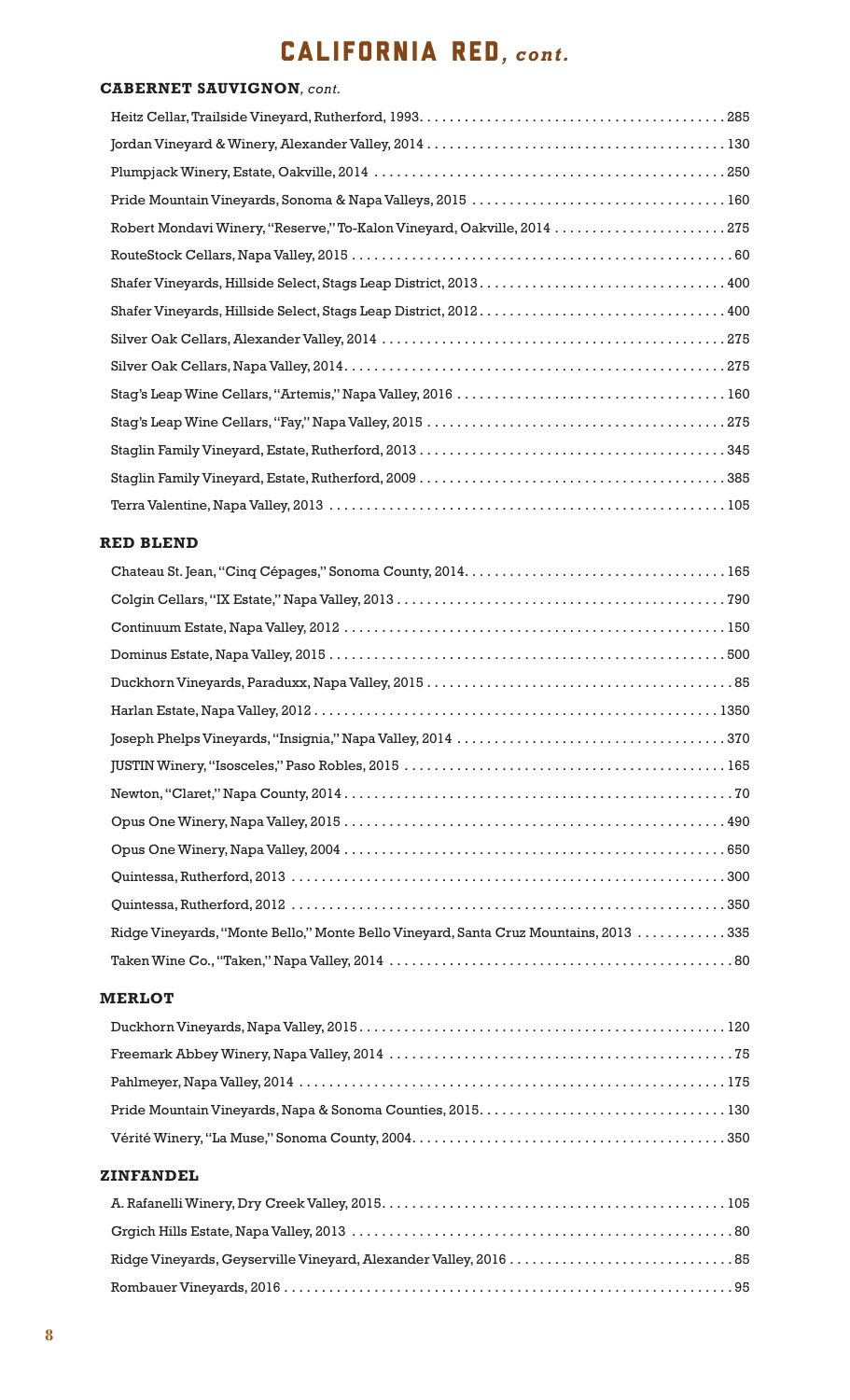### CALIFORNIA RED*, cont.*

#### **ZINFANDEL***, cont.*

| Seghesio Family Vineyards, "Home Ranch," Alexander Valley, 2012120 |  |
|--------------------------------------------------------------------|--|
|                                                                    |  |
|                                                                    |  |

#### **PINOT NOIR**

| Belle Glos, Clark & Telephone Vineyard, Santa Maria Valley, 2017  80 |
|----------------------------------------------------------------------|
|                                                                      |
|                                                                      |
|                                                                      |
| Kosta Browne Winery, Gap's Crown Vineyard, Sonoma Coast, 2016 275    |
|                                                                      |
| Sea Smoke Estate Vineyard, "Southing," Santa Rita Hills, 2016.  150  |
|                                                                      |

#### **OTHER RED VARIETALS**

| Syrah; Sanquis, "Some Poets," Bien Nacido Vineyard, Santa Barbara County, 2009 165 |
|------------------------------------------------------------------------------------|
|                                                                                    |

### FRENCH RED

#### *Additional Bordeaux Cru and vintage selections available*

#### **BORDEAUX: MÉDOC, MARGAUX**

#### **BORDEAUX: MÉDOC, PAUILLAC**

| Château Pichon-Longueville Comtesse de Lalande, 2 <sup>ème</sup> Cru, 2011 310 |  |
|--------------------------------------------------------------------------------|--|

#### **BORDEAUX: MÉDOC, SAINT-ESTÈPHE**

#### **BORDEAUX: MÉDOC, SAINT-JULIEN**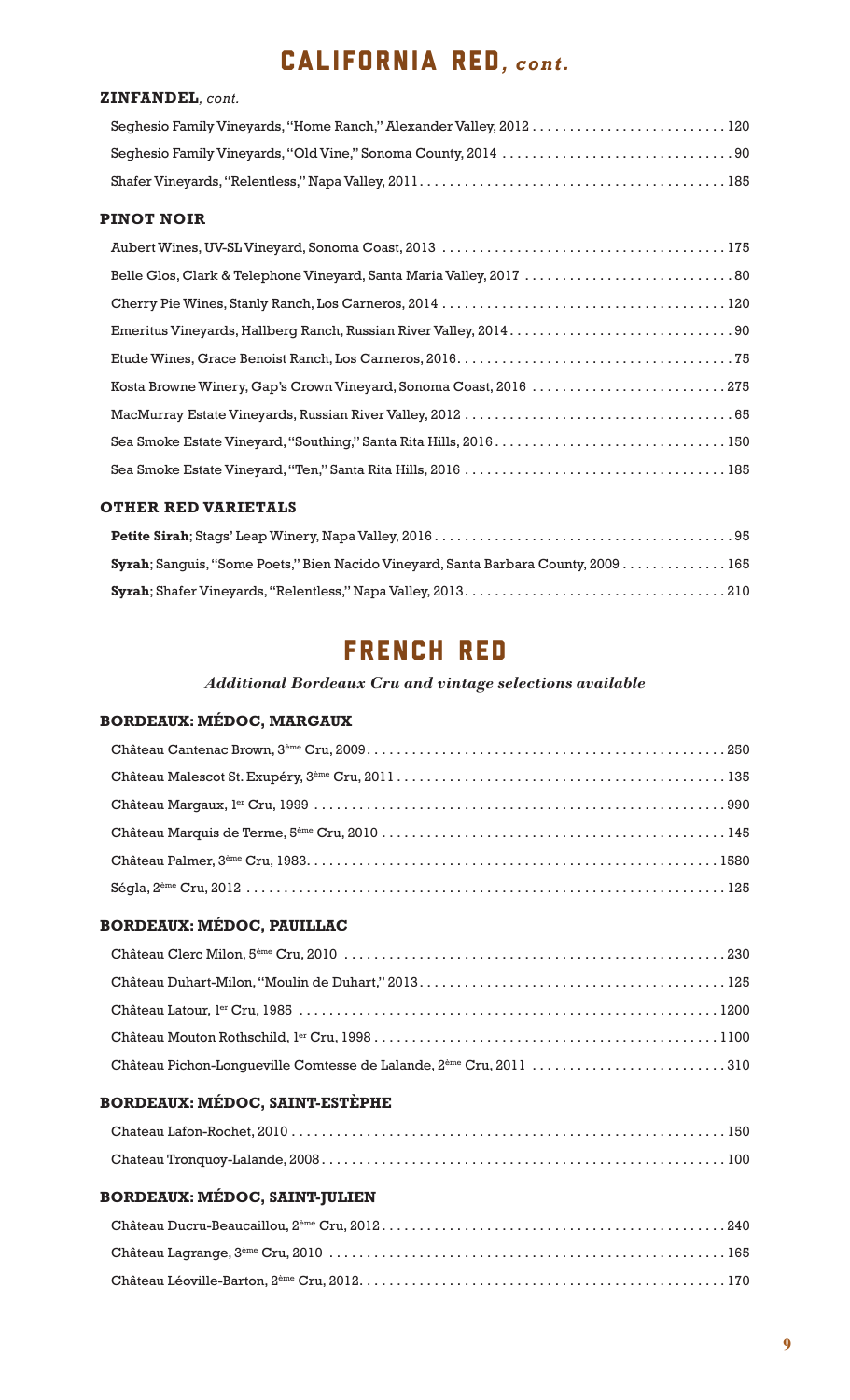# French RED*, cont.*

#### **BORDEAUX: GRAVES, PESSAC-LÉOGNAN**

#### **BORDEAUX: SAINT-ÉMILION, ETC.**

| Château Pavie-Macquin, lex Grand Cru Classé, Saint-Émilion, 2011  150 |
|-----------------------------------------------------------------------|
|                                                                       |
|                                                                       |
|                                                                       |
|                                                                       |

#### **BURGUNDY**

| Corton; Domaine de la Pousse d'Or, Grand Cru, Bressandes, 2011 240                            |
|-----------------------------------------------------------------------------------------------|
| <b>Grands-Echezeaux</b> ; Domaines Albert Bichot, Domaine du Clos Frantin, Grand Cru, 2009375 |
|                                                                                               |

#### **RHÔNE**

| Châteauneuf-du-Pape; Domaine du Vieux Télégraphe, 2016 175 |
|------------------------------------------------------------|
|                                                            |
|                                                            |
|                                                            |
|                                                            |
|                                                            |

### ITALIAN RED

#### **PIEDMONT**

| <b>TUSCANY</b> |  |
|----------------|--|
|                |  |
|                |  |
|                |  |

**Super Tuscan, Bolgheri Superiore**; Marchesi Antinori, Guado al Tasso, 2011. . . . . . . . . . . . . . . . . 235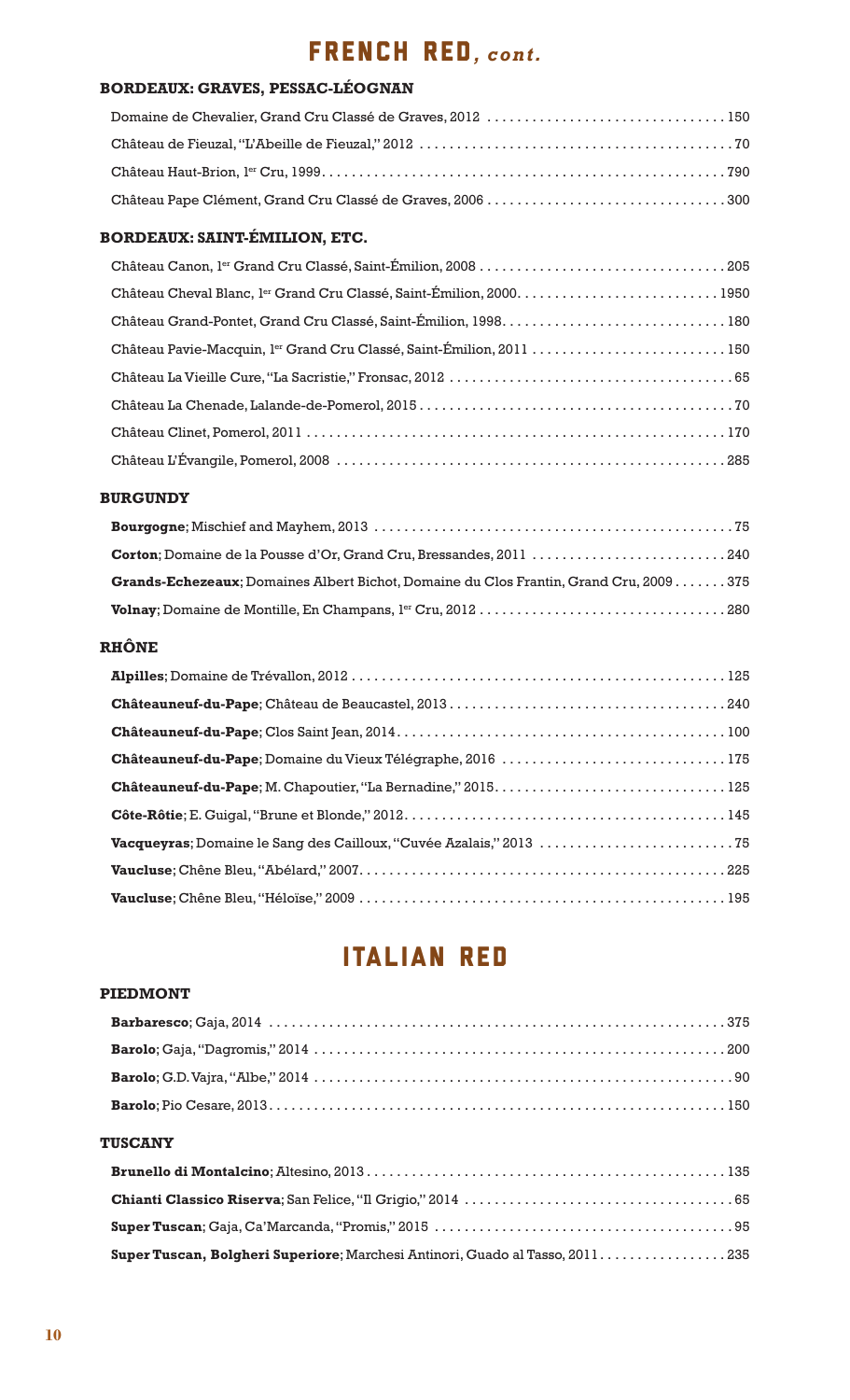# ITALIAN RED*, cont.*

#### **OTHER REGIONS**

# OTHER IMPORT RED

#### **SPAIN**

| Dominio de Valdepusa; Cabernet Sauvignon, Marqués de Griñón, 2013.  85                         |
|------------------------------------------------------------------------------------------------|
| Montsant; Garnacha-Syrah-Cariñena, Cellers Can Blau, "Mas de Can Blau," 2012  95               |
|                                                                                                |
|                                                                                                |
|                                                                                                |
|                                                                                                |
|                                                                                                |
|                                                                                                |
| <b>GERMANY</b>                                                                                 |
|                                                                                                |
| <b>AUSTRALIA</b>                                                                               |
|                                                                                                |
|                                                                                                |
|                                                                                                |
| Shiraz; Mollydooker Wines, "Carnival of Love," McLaren Vale, 2016  160                         |
| Shiraz; Mollydooker Wines, "Carnival of Love," McLaren Vale, 2014  160                         |
|                                                                                                |
| <b>ARGENTINA</b>                                                                               |
| Cabernet-Malbec Blend; Bodegas CARO, "Amancaya," Mendoza, 2010 135                             |
|                                                                                                |
|                                                                                                |
|                                                                                                |
| <b>CHILE</b>                                                                                   |
| Bordeaux Blend; Montes, "Alpha M," Colchagua Valley, 2010 155                                  |
| Cabernet Sauvignon; Viña Los Vascos by Barons de Rothschild (Lafite), "Grande Reserve," 201455 |
| Carménère; Montes, "Purple Angel," Colchagua Valley, 2012 150                                  |
| Syrah; Montes, "Folly," La Finca de Apalta, Colchagua Valley, 2011 170                         |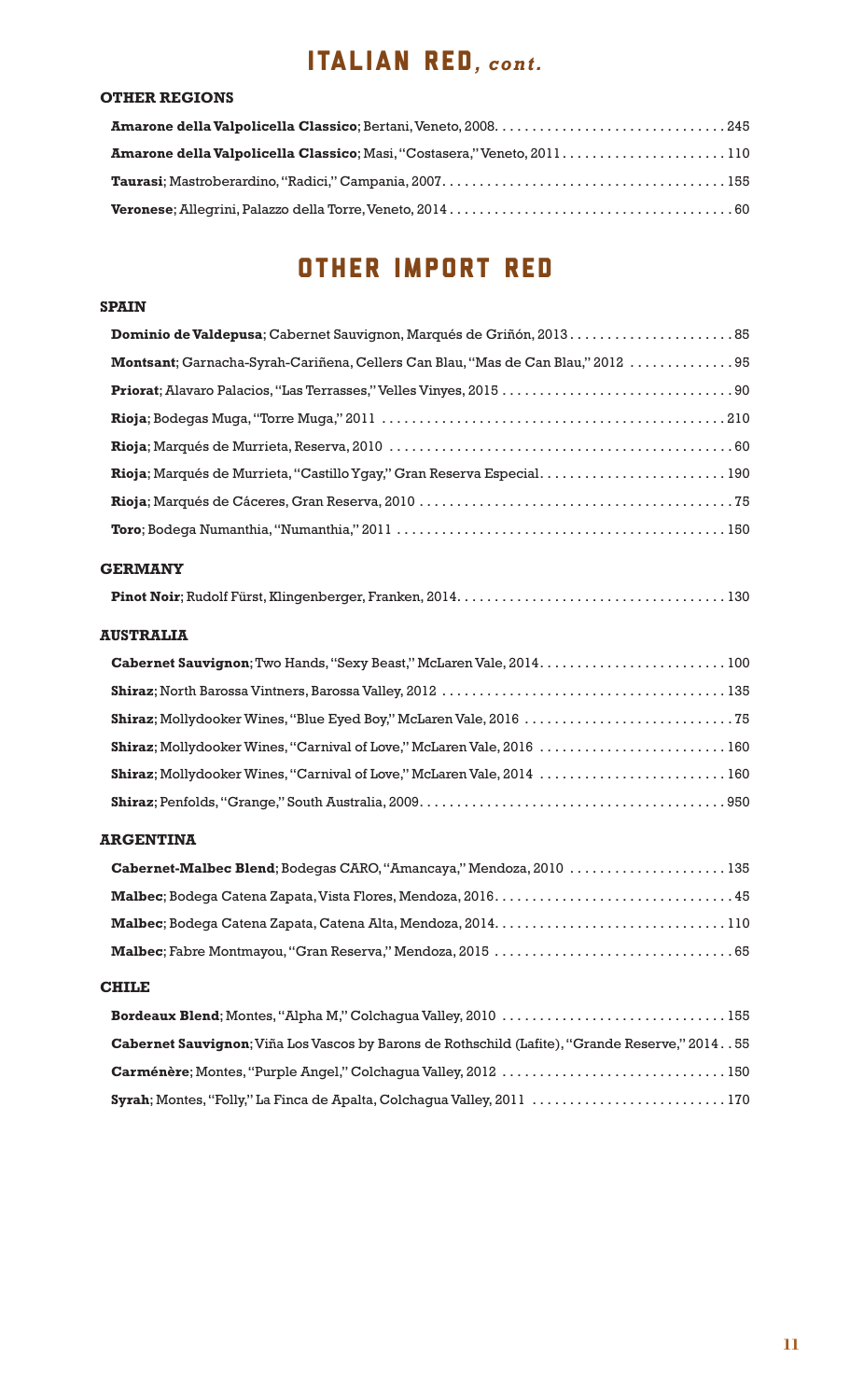# LARGE FORMAT BOTTLES

#### **MAGNUM** *1.5 liters • 2 standard bottles • 8 glasses*

#### **CABERNET SAUVIGNON**

#### **RED BLENDS**

| L'Ecole No. 41 Winery, "Apogee," Pepper Bridge Vineyard, Walla Walla Valley, WA, 2013. 240      |  |
|-------------------------------------------------------------------------------------------------|--|
| I'Ecole No. 41 Winery, "Estate Ferguson," Ferguson Vineyard, Walla Walla Valley, WA, 2011 265   |  |
| L'Ecole No. 41 Winery, "Estate Perigee," Seven Hills Vineyard, Walla Walla Valley, WA, 2011 240 |  |
| Terre del Grico, Salice Salentino, "Monstyronum," Puglia, Italy, 1997 335                       |  |

#### **PINOT NOIR**

#### **MERLOT**

| Long Shadows Vintners, "Pedestal," Columbia Valley, WA, 2011 275 |  |
|------------------------------------------------------------------|--|

#### **DOUBLE MAGNUM** *3 liters • 4 standard bottles • 16 glasses*

#### **CABERNET SAUVIGNON**

| <b>2019 WINE EVENTS-</b>                                                                                                                                                                       |  |
|------------------------------------------------------------------------------------------------------------------------------------------------------------------------------------------------|--|
| Daniel's Broiler – Bellevue<br>Begins at 6:00 PM   \$125 (plus tax and service)                                                                                                                |  |
| <b>PURSUED BY BEAR WINEMAKER DINNER  April 4</b><br>Daniel's Broiler - Downtown<br>Begins at 6:00 PM   \$125 (plus tax and service)                                                            |  |
| <b>APPLE CUP WINE DINNER</b> November TBD<br>Daniel's Broiler - Bellevue   Begins at 6:00 PM<br>Regular Admission: \$200 (plus tax and service)<br>VIP Admission: \$500 (plus tax and service) |  |
| 12 <sup>th</sup> ANNUAL CHAMPAGNE GALADecember 4<br>Daniel's Broiler – Bellevue<br>Begins at 6:00 PM   \$175 (plus tax and service)                                                            |  |
| For more information on fine spirits events and to book reservations,<br>call 425,990,6310 or visit schwartzbors.com/events                                                                    |  |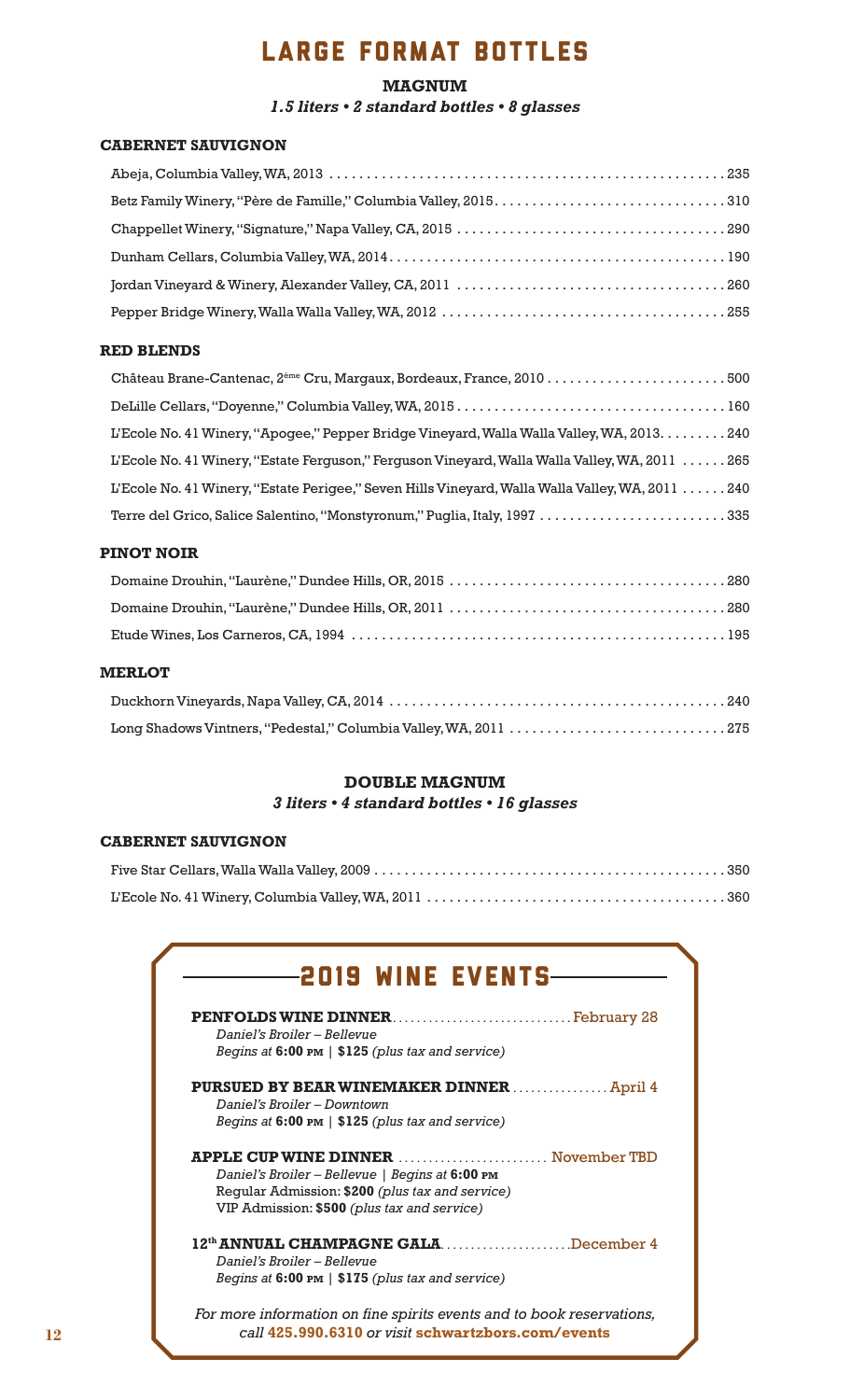### PORT & DESSERT WINE

| <b>UNITED STATES</b>                                                                                                                  | $GL$ BT |     |
|---------------------------------------------------------------------------------------------------------------------------------------|---------|-----|
| Ice Wine; Chenin Blanc, Kiona Vineyards, Kiona Estate, Red Mountain, WA, 2017 (375 ml) 17   90                                        |         |     |
| Ice Wine; Riesling, Long Shadows Vintners, "Poet's Leap,"                                                                             |         |     |
|                                                                                                                                       |         | 110 |
| Late Harvest Gewürtztraminer; Navarro Vineyards, Anderson Valley, CA, 2006                                                            |         | 80  |
| Late Harvest Sémillon; Dolce Winery, Napa Valley, CA, 2011 (375 ml); 2 oz 23   150                                                    |         |     |
| $30z$ 35                                                                                                                              |         |     |
| Late Harvest Viognier; Gorman Winery, "Serum 6," Yakima Valley, WA (375 ml)                                                           |         | 110 |
|                                                                                                                                       |         |     |
| Port Blend; Brian Carter Cellars, "Opulento," Yakima Valley, WA, 2014  12   75                                                        |         |     |
| <b>CANADA</b>                                                                                                                         |         |     |
| Ice Wine; Cabernet Franc, Inniskillin Wines, Niagara Peninsula, Ontario, 2008 (375 ml)                                                |         | 225 |
| Ice Wine; Riesling, Inniskillin Wines, Niagara Peninsula, Ontario, 2014 (375 ml)                                                      |         | 145 |
| <b>FRANCE</b>                                                                                                                         |         |     |
|                                                                                                                                       |         |     |
| <b>Sauternes</b> ; Château de Cosse, Bordeaux, 2013 (375 ml) $\ldots \ldots \ldots \ldots \ldots \ldots \ldots \ldots \ldots$ 24   95 |         |     |
|                                                                                                                                       |         |     |
| <b>PORTUGAL</b>                                                                                                                       |         |     |
| Madeira; Rare Wine Co., "New York Malmsey Special Reserve," N/V (750 ml) 13   105                                                     |         |     |
| <b>PORTO – RUBY</b>                                                                                                                   |         |     |
|                                                                                                                                       |         |     |
|                                                                                                                                       |         |     |
| <b>PORTO – TAWNY</b>                                                                                                                  | $GL$ BT |     |
|                                                                                                                                       |         |     |
|                                                                                                                                       |         |     |
| Graham's Porto, 20 Year Old, N/V (750 ml) $\dots\dots\dots\dots\dots\dots\dots\dots\dots\dots\dots\dots\dots\dots\dots\dots$ 18   130 |         |     |
|                                                                                                                                       |         |     |
|                                                                                                                                       |         |     |
|                                                                                                                                       |         | 700 |
|                                                                                                                                       |         |     |
| Porto Rocha, 20 Years Old, N/V (375 ml) $\dots\dots\dots\dots\dots\dots\dots\dots\dots\dots\dots\dots\dots\dots\dots\dots\dots$       |         |     |
|                                                                                                                                       |         |     |
|                                                                                                                                       |         |     |
|                                                                                                                                       |         |     |

### -TASTE A CENTURY-

#### *100 Years of Tawny*

*1 oz. each of Graham's*

- 10 Year Old Tawny Port 30 Year Old Tawny Port
- 20 Year Old Tawny Port 40 Year Old Tawny Port

```
30 per fl ight
```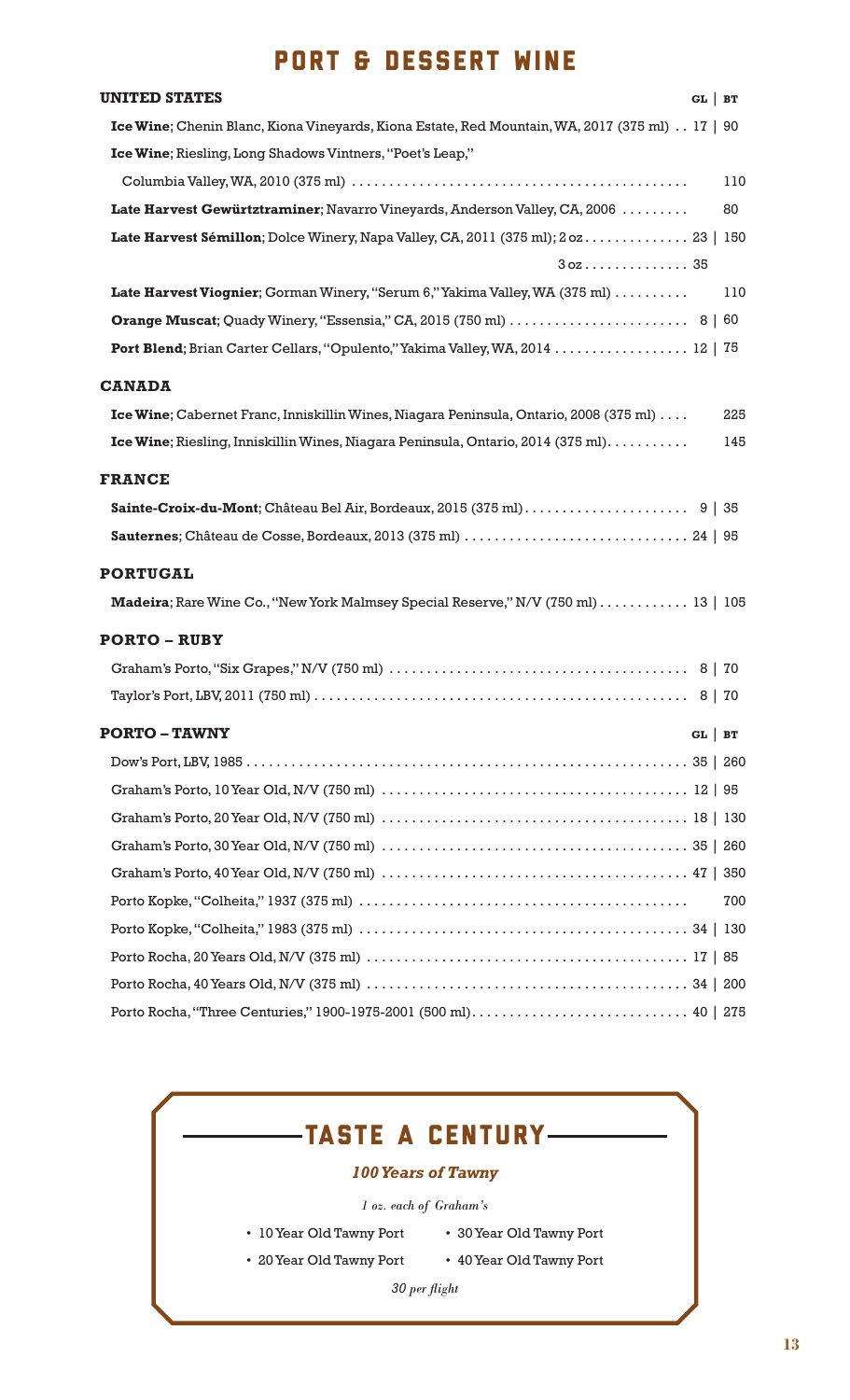### MARTINIS & MANHATTANS

**DANIEL'S HAND-SELECTED WOODINVILLE WHISKEY MANHATTAN . . . . . . . . . 15** 

# SIGNATURE COCKTAILS

#### **VIOLET MARTINI**

| <b>CITRUS MARTINI</b>                                             |
|-------------------------------------------------------------------|
|                                                                   |
| <b>IRISH PUB</b>                                                  |
| Rittenhouse rye, Guinness reduction, sherry, chocolate bitters 14 |
| <b>THE DETAILS</b>                                                |
|                                                                   |
| <b>LA POIRE</b>                                                   |
|                                                                   |

# SEasonal cocktails

| <b>SPRING FLING</b>                                                          |
|------------------------------------------------------------------------------|
|                                                                              |
| <b>A PYRAT'S SIDECAR</b>                                                     |
|                                                                              |
| <b>ALL AMERICAN COCKTAIL</b>                                                 |
| Buffalo Trace bourbon, maple syrup, orange juice, cranberry juice, lemon  15 |
| "BLACK WIDOW"                                                                |
| Tequila, agave syrup, orange liqueur, Framboise, basil, Hellfire bitters  16 |
| <b>BOURBON SMASH</b>                                                         |
|                                                                              |
| <b>P.C.OLD FASHIONED</b>                                                     |
|                                                                              |

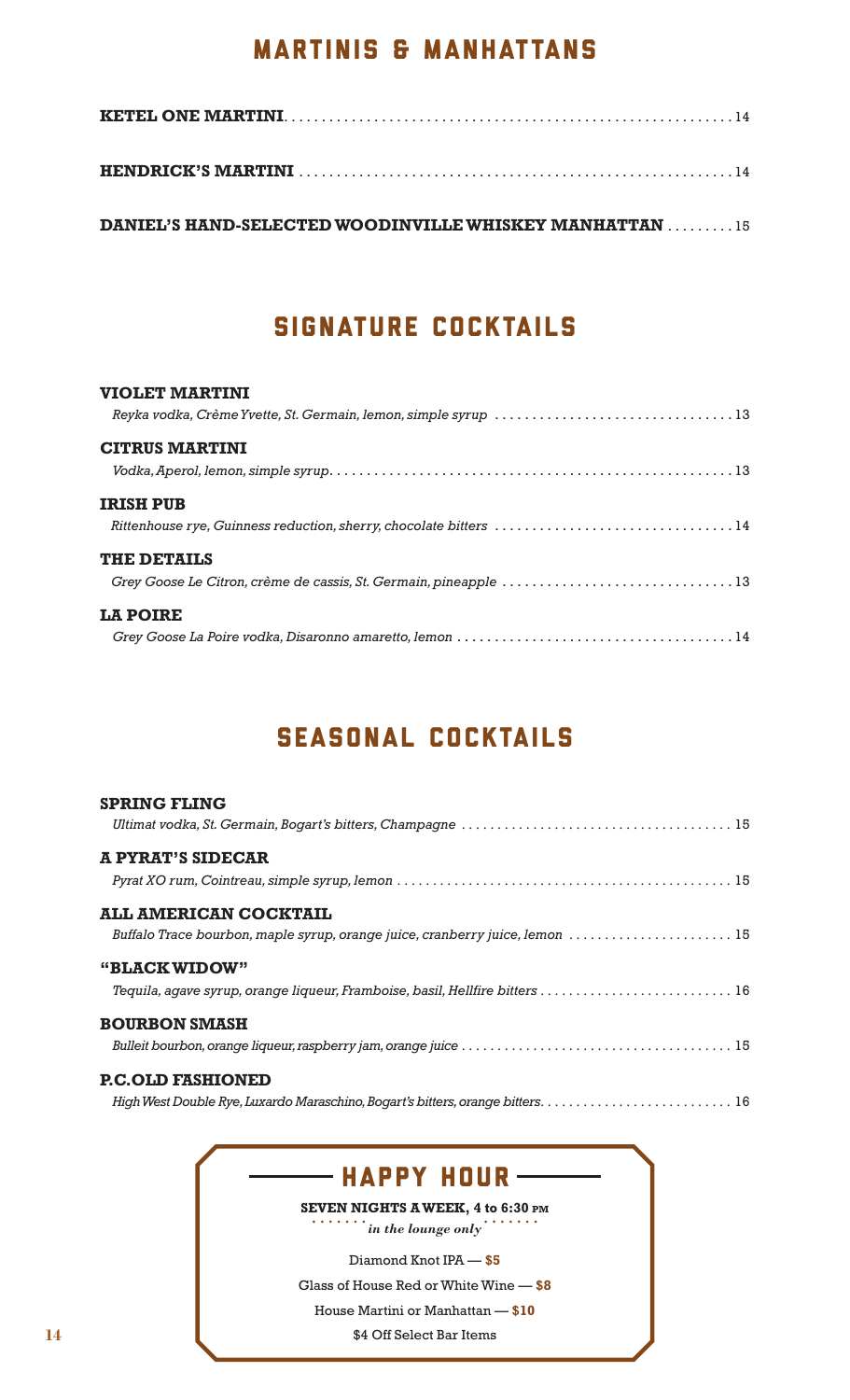# RARE & SELECTED SPIRITS

### SINGLE MALT SCOTCH

#### **HIGHLAND**

| Dalmore 12 year  15              |
|----------------------------------|
| GlenDronach 22                   |
| Glenmorangie  18                 |
| Glenmorangie Lasanta 21          |
| Glenmorangie Nectar d'Or22       |
| Glenmorangie The Quinta Ruben 21 |
| Glenmorangie Signet  45          |
| Highland Park Magnus  16         |
| Highland Park 12 year 15         |
| Highland Park 18 year 60         |
| Oban 14 year 24                  |
| Talisker 10 year21               |

#### **ISLAY**

#### **LOWLAND**

| Auchentoshan18 |  |  |  |  |  |  |  |  |  |  |
|----------------|--|--|--|--|--|--|--|--|--|--|
| Glenkinchie 16 |  |  |  |  |  |  |  |  |  |  |

#### **SPEYSIDE**

| Aberlour13                             |
|----------------------------------------|
| Balvenie Doublewood 12 year 19         |
| Balvenie Doublewood 17 year30          |
| Balvenie Single Barrel 12 year 24      |
| Balvenie Caribbean Cask 14 year 30     |
| Balvenie Portwood 21 year  48          |
| BenRiach22                             |
| Cardhu 13                              |
| Cragganmore19                          |
| Dalwhinnie 15 year21                   |
| Glenfarclas 16 year  30                |
| Glenfiddich15                          |
| Glenfiddich 15 year 18                 |
| Glenfiddich 18 year26                  |
| Glenfiddich 21 year 40                 |
| Glenfiddich Bourbon Barrel 14 year. 18 |
| Glenfiddich Project XX22               |
| Glenfiddich India Pale Ale Cask24      |
| Glenfiddich The Original 1963  28      |
| Glenlivet15                            |
| Glenlivet 15 year 17                   |
| Glenlivet Founder's Reserve  20        |
| Glenlivet Nàdurra21                    |

#### SINGLE MALT SCOTCH*, cont.*

#### **SPEYSIDE**, *cont.*

| Macallan Sherry Oak 12 year 18   |
|----------------------------------|
| Macallan Double Cask 12 year  18 |
| Macallan Fine Oak 15 year  29    |
| Macallan Sherry Oak 18 year 40   |
| Macallan Fine Oak 21 year  65    |
| Macallan Sherry Oak 25 year200   |
| Macallan Edition No. 2. 24       |
| Macallan Rare Cask  40           |
|                                  |

### BLENDED SCOTCH

| Chivas 12 year  12             |
|--------------------------------|
| Chivas 18 year 24              |
|                                |
| Cutty Sark Prohibition 12      |
|                                |
|                                |
|                                |
| Johnnie Walker Red  10         |
| Johnnie Walker Black 14        |
| Johnnie Walker Double Black 16 |
| Johnnie Walker Green 18        |
| Johnnie Walker Gold  30        |
| Johnnie Walker Blue55          |

### IRISH WHISKEY

| Bushmills 11                                                         |
|----------------------------------------------------------------------|
| Bushmills 16 year  20                                                |
|                                                                      |
| Jameson Black Barrel 16                                              |
| Teeling $\ldots \ldots \ldots \ldots \ldots \ldots \ldots \ldots 16$ |
| Tullamore $D.E.W.$ 10                                                |
| Tullamore D.E.W. Cider Cask Finish. 10                               |

### JAPANESE WHISKY

| Hibiki Japanese Harmony 20 |  |
|----------------------------|--|
| Yamazaki 18 year  40       |  |

### CANADIAN WHISKEY

| Canadian Club 8    |  |
|--------------------|--|
| Crown Royal  10    |  |
| MacNaughton's 9    |  |
| Pendleton11        |  |
| Pendleton 1910  10 |  |
| Seagram's Seven 8  |  |
| Seagram's VO  8    |  |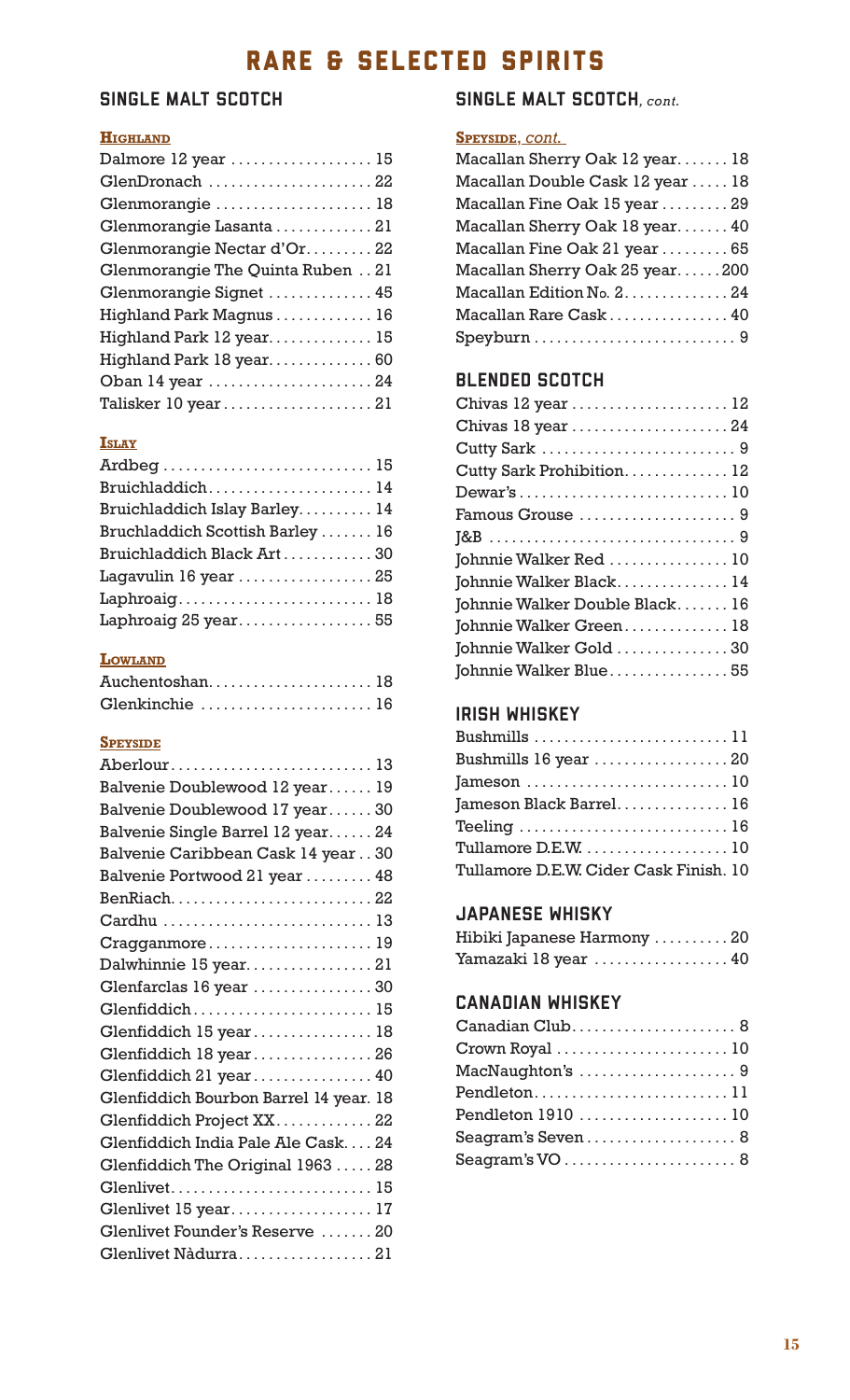# RARE & SELECTED SPIRITS*, cont.*

### BOURBON

| 1792 Small Batch 13                   |  |
|---------------------------------------|--|
|                                       |  |
| Basil Hayden's  14                    |  |
| Basil Hayden's rye  15                |  |
| Bernheim Original  14                 |  |
|                                       |  |
|                                       |  |
| Booker's 25th Anniversary  40         |  |
|                                       |  |
| Buffalo Trace10                       |  |
|                                       |  |
| Bulleit rye 10                        |  |
|                                       |  |
|                                       |  |
| E.H. Taylor Single Barrel  20         |  |
| E.H. Taylor Four Grain. 22            |  |
| E.H. Taylor Small Batch24             |  |
| Elijah Craig 12 year 15               |  |
| Four Roses Single Barrel  16          |  |
| Four Roses Small Batch 16             |  |
| Fremont Mischief rye 12               |  |
| Fremont Mischief John Jacob rye  14   |  |
| George Dickel  10                     |  |
| George Dickel Cascade Hollow  14      |  |
| Henry DuYore's 22                     |  |
| High West American Prairie 14         |  |
| High West Double Rye  14              |  |
| High West Rendezvous Rye 18           |  |
| High West Campfire 18                 |  |
| High West Yippee Ki-Yay  22           |  |
| High West Midwinter Night's Dram. 30  |  |
| Hirsch Small Batch Reserve  14        |  |
| Hudson Baby Bourbon  15               |  |
| Hudson Manhattan Rye 18               |  |
| I.W. Harper 15 year  26               |  |
|                                       |  |
| Gentleman Jack  12                    |  |
| Jack Daniel's Tennessee Rye 12        |  |
| Jack Daniel's Single Barrel Select 14 |  |
| Jack Daniel's Single Barrel Rye  16   |  |
| Jack Daniel's Single Barrel           |  |
| Barrel Proof 18                       |  |
| Jack Daniel's Sinatra Select30        |  |
| Jefferson's Presidential Select 24    |  |
|                                       |  |
|                                       |  |

| Knob Creek12                         |  |
|--------------------------------------|--|
| Knob Creek rye 12                    |  |
| Knob Creek Single Barrel Reserve. 14 |  |
| Larceny15                            |  |
| Maker's Mark 11                      |  |
| Maker's 46 14                        |  |
| Michter's Sour Mash 14               |  |
| Michter's American Whiskey  20       |  |
| Michter's Barrel Strength rye  20    |  |
| Michter's 10 year29                  |  |
|                                      |  |
| Noah's Mill20                        |  |
| Old Blowhard  50                     |  |
| Old Forester  10                     |  |
| Old Forester Single Barrel 16        |  |
| Orphan Barrel Forged Oak  24         |  |
| Orphan Barrel Rhetoric  26           |  |
| Parker's Heritage 32                 |  |
| Pikesville rye  14                   |  |
| Redemption rye 14                    |  |
| Rittenhouse rye  8                   |  |
| Rock Hill Farms 24                   |  |
| Rowan's Creek  16                    |  |
| Russell's Reserve 6 year rye 12      |  |
| Russell's Reserve 10 year 12         |  |
| Russell's Reserve Single Barrel 16   |  |
| Sazerac rye 10                       |  |
| Stranahan's14                        |  |
| Stranahan's Diamond Peak  18         |  |
| Templeton rye  14                    |  |
|                                      |  |
| Trail's End 14                       |  |
| Whistle Pig 10 year rye  18          |  |
| Whistle Pig 12 year rye  22          |  |
| Whistle Pig Farmstock rye  24        |  |
| Whistle Pig 15 year rye 30           |  |
|                                      |  |
| Wild Turkey Rare Breed 11            |  |
| Willet Pot Still Reserve  14         |  |
| W.L. Weller $12$ year 13             |  |
| Woodford Reserve  14                 |  |
| Woodford Reserve rye  14             |  |
| Woodford Reserve Double Oaked 14     |  |
| Woodinville14                        |  |
| Woodinville rye 14                   |  |